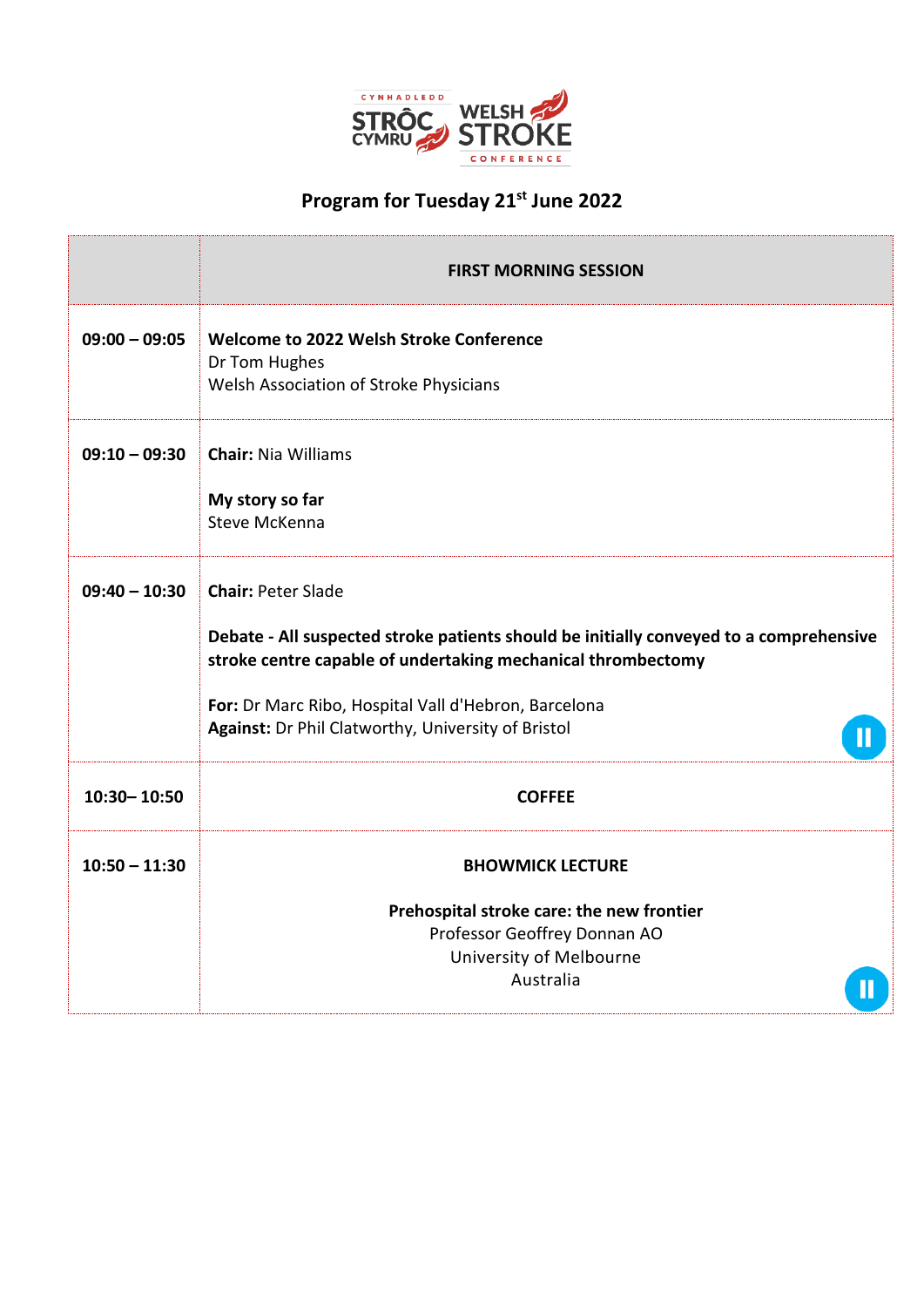|                 | <b>Parallel Session 1</b><br><b>Chair: Dr Peter Slade</b>                                                                                                                                     | <b>Parallel Session 2</b><br><b>Chair: Nia Williams</b>                                                                                                                                                |  |
|-----------------|-----------------------------------------------------------------------------------------------------------------------------------------------------------------------------------------------|--------------------------------------------------------------------------------------------------------------------------------------------------------------------------------------------------------|--|
| $11:40 - 12:20$ | Delivering efficient emergency pre-<br>hospital stroke care<br>Dr Christopher Price<br><b>Newcastle University</b><br>П                                                                       | The impact of an extended role dietitian<br>within an acute stroke multidisciplinary team.<br>The future of dietetics?<br>Mr Sam Francis<br><b>Bradford Teaching Hospitals NHS Foundation</b><br>Trust |  |
| $12:20 - 13:00$ | How to train first<br>responders/paramedic in acute stroke<br>care?<br><b>Professor Maren Ranhoff Hov</b><br>Oslo University Hospital and Oslo<br>Metropolitan University (OsloMet)<br>Norway | Online aphasia group therapy: feasibility,<br>outcomes, lessons learned<br>Rachelle Pitt<br>The University of Queensland<br>Australia                                                                  |  |
| $13:00 - 13:30$ | <b>Rebuilding Lives After Stroke</b><br>Katie Chappelle<br><b>Stroke Association</b>                                                                                                          |                                                                                                                                                                                                        |  |
| $13:30 - 14:00$ | <b>LUNCH and viewing of posters</b>                                                                                                                                                           |                                                                                                                                                                                                        |  |